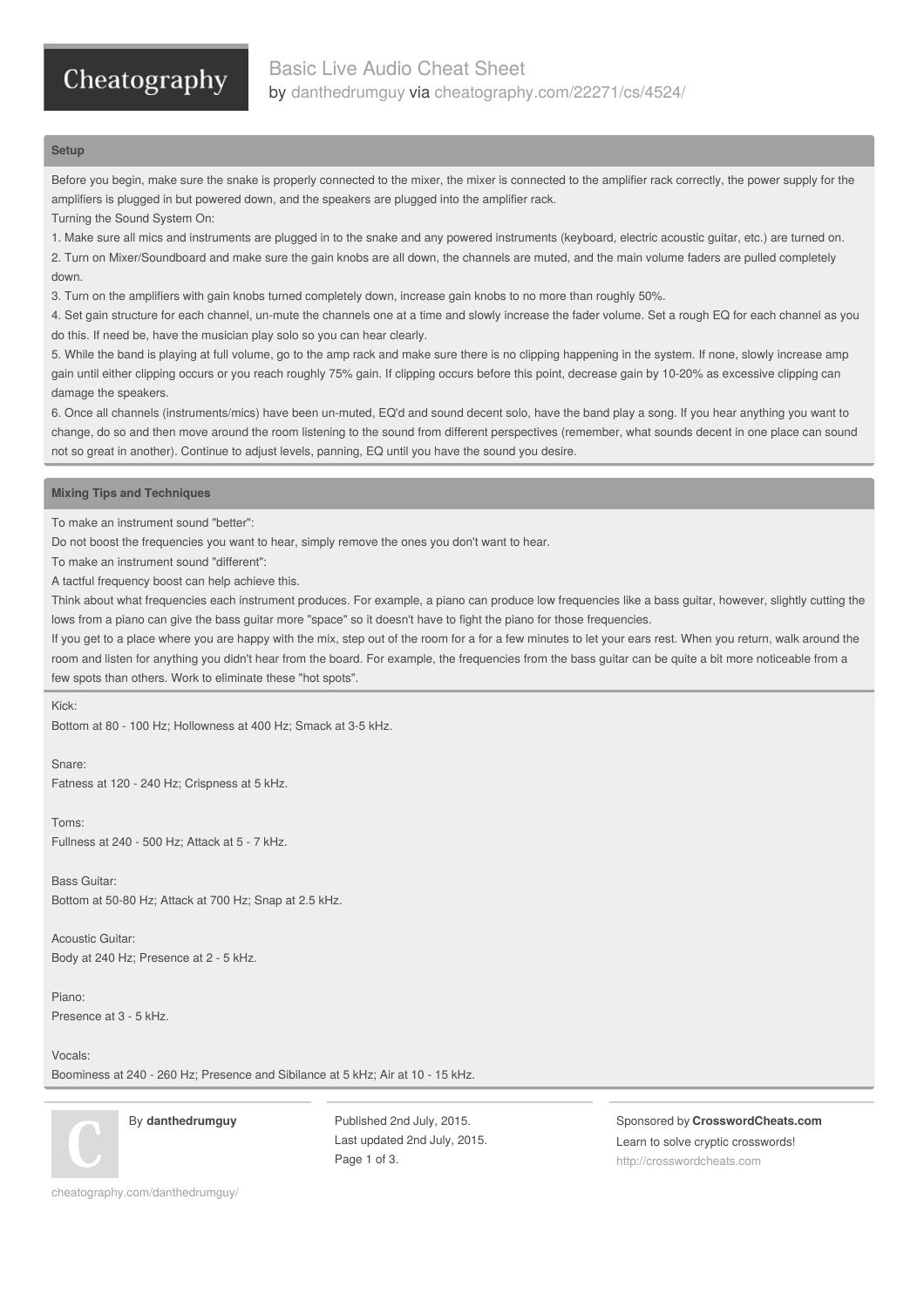# Cheatography

# **Frequency Reference**

#### 16 Hz - 60Hz

Encompasses sounds which are often felt more than heard. These frequencies give the music a sense of power even if they occur infrequently. 60 Hz - 225Hz

Contains the frequencies of the rhythm section so EQ'ing this range can change the musical balance, making it fat or thin. Too much boost in this range can make the music sound boomy.

#### 250 Hz - 2 kHz

Can introduce a telephone or "old time radio" like quality to the music if boosted. Boosting the 250 Hz range can give the sound a muddy quality. Boosting the 500 Hz to 1 kHz octave makes the instruments sound horn like, while boosting the 1 KHz to 2kHz octave makes them sound tinny. Excess output in this range can cause listening fatigue.

#### 2 kHz - 4kHz

Too much boost in this range, especially at 3kHz, can also cause listening fatigue. Dipping the 3kHz range on instrument backgrounds and slightly peaking 3kHz on vocals can make the vocals audible without having to decrease the instrumental level in mixes where the voice would otherwise seem buried. 4 kHz - 6kHz

Responsible for the clarity and definition of voices and instruments. Boosting this range can make the music seem closer to the listener. Reducing the 5kHz content of a mix makes the sound more distant and transparent.

#### 6 kHz - 10 kHz

High frequency which cymbals often produce. The higher end of the vocal spectrum is here too.

10 kHz - 16kHz

Controls the brilliance and clarity of sounds. Gives "air" to the mix.



## By **danthedrumguy**

[cheatography.com/danthedrumguy/](http://www.cheatography.com/danthedrumguy/)

Published 2nd July, 2015. Last updated 2nd July, 2015. Page 2 of 3.

Sponsored by **CrosswordCheats.com** Learn to solve cryptic crosswords! <http://crosswordcheats.com>